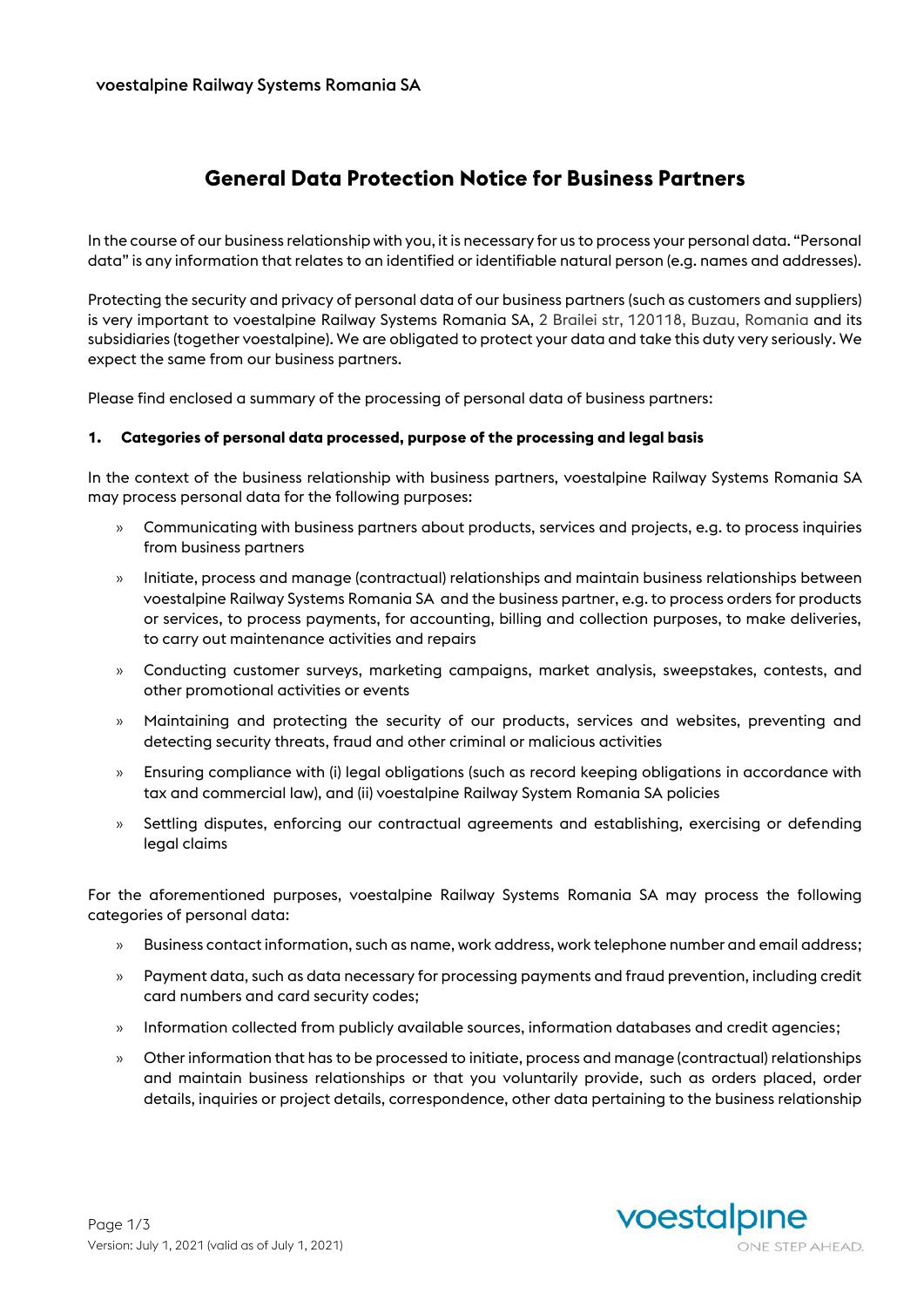The processing of personal data is necessary to meet the aforementioned purposes including the performance of a contractual relationship or a pre-contractual activity with the business partner.

Unless indicated otherwise, the legal basis for the processing of personal data is Article 6 (1) (a) (if consent has been given) or Article 6 (1) (b) or (f) of the General Data Protection Regulation (GDPR).

- » processing is necessary for the performance of a contract to which the data subject is party or for precontractual measures;
- » processing is necessary for the purposes of the legitimate interests pursued by the controller or by a third party;

If aforementioned personal data is not provided or is insufficient or if voestalpine Railway Systems Romania SA cannot collect the respective personal data the purposes described may not be met or the received inquiry/inquiries could not be processed. Note that this would not be considered failure to fulfill our obligations under a contract.

### **2. Transfer and disclosure of personal data**

If legally permitted to do so, voestalpine Railway Systems Romania SA may transfer personal data to other voestalpine Group companies [\(www.voestalpine.com/locations\)](http://www.voestalpine.com/locations) or courts, authorities, attorneys, or other business partners (for example shipping and logistics partners for executing and processing orders).

Furthermore voestalpine Railway Systems Romania SA engages processors (service providers) to process personal data (within the scope of an IT support contract, for example). These processors are contractually bound to act in compliance with applicable data protection regulations.

Recipients of personal data may be located in countries outside of the European Union ("third countries"), in which applicable laws do not offer the same level of data protection as the laws of the respective individual's home country. In this case, according to the legal requirements personal data is only transferred if the European Commission has adopted an adequacy decision for the third country, if adequate safeguards have been agreed (e.g[. EU Standard Contractual Clauses](https://ec.europa.eu/info/law/law-topic/data-protection/data-transfers-outside-eu/model-contracts-transfer-personal-data-third-countries_en) were concluded), the recipient participates in an approved certification system, binding corporate rules are implemented in accordance with Art. 47 of the General Data Protection Regulation or there is a derogation for specific situations in accordance with Art. 49 of the General Data Protection Regulation (e.g. because you explicitly consented to the proposed transfer, after having been informed of the possible risks of such transfers for the data subject due to the absence of an adequacy decision and appropriate safeguards). Further information and a copy of the implemented measures can be obtained from the contact listed under 6.

### **3. Retention periods**

Unless explicitly indicated otherwise at the time of the collection of your personal data (e.g. in a declaration of consent), your personal data will be erased if the retention of the personal data is no longer necessary to fulfill the purposes for which they were collected and if no statutory retention obligations (such as tax or commercial law) or establishment, exercise or defence of legal claims require us to further retain the data.